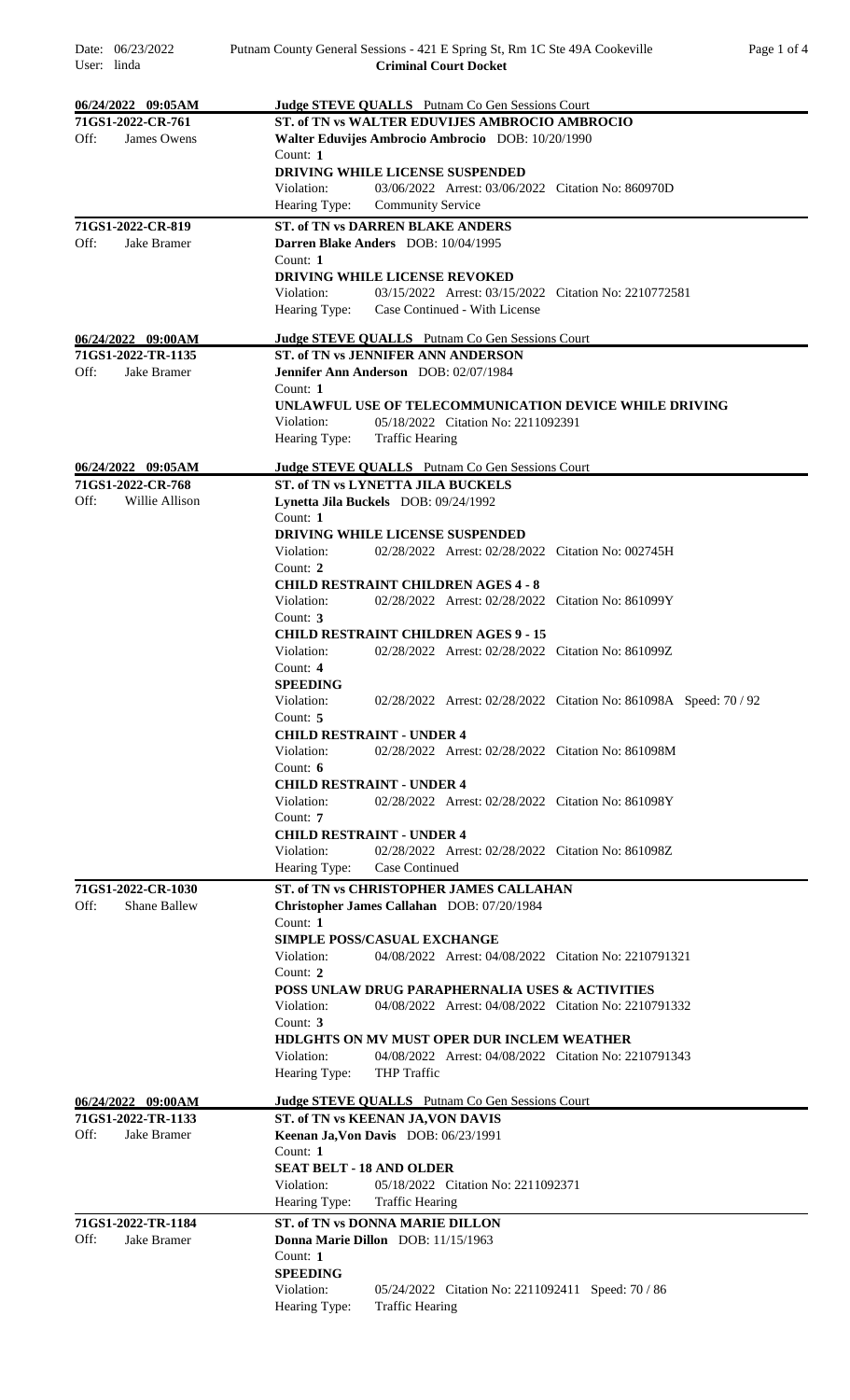| 71GS1-2022-TR-1184 - Cont'd                     |                                                                                                                  |
|-------------------------------------------------|------------------------------------------------------------------------------------------------------------------|
| 71GS1-2022-TR-1136                              | ST. of TN vs DINA NONE FELDMAN                                                                                   |
| Off:<br><b>Jake Bramer</b>                      | Dina None Feldman DOB: 12/16/2003                                                                                |
|                                                 | Count: 1                                                                                                         |
|                                                 | <b>SPEEDING</b><br>Violation:                                                                                    |
|                                                 | 05/18/2022 Citation No: 2211092361 Speed: 70 / 89<br>Hearing Type:<br><b>Traffic Hearing</b>                     |
|                                                 |                                                                                                                  |
| $06/24/2022$ 09:05AM                            | Judge STEVE QUALLS Putnam Co Gen Sessions Court                                                                  |
| 71GS1-2022-CR-762                               | <b>ST. of TN vs SAMANTHA FAYE FORD</b>                                                                           |
| Off:<br>James Owens                             | Samantha Faye Ford DOB: 12/28/1998<br>Count: 1                                                                   |
|                                                 | DRIVING WHILE LICENSE REVOKED                                                                                    |
|                                                 | Violation:<br>03/01/2022 Arrest: 03/01/2022 Citation No: 2210615661                                              |
|                                                 | <b>Community Service</b><br>Hearing Type:                                                                        |
| 71GS1-2021-CR-1480                              | <b>ST. of TN vs EDWARD DANIEL GAFFORD JR</b>                                                                     |
| Dylan Culver<br>Off:                            | Edward Daniel Gafford Jr DOB: 06/01/1976                                                                         |
|                                                 | Count: 1                                                                                                         |
|                                                 | DRIVING WHILE LICENSE SUSPENDED                                                                                  |
|                                                 | Violation:<br>05/03/2021 Arrest: 05/03/2021 Citation No: 2109198841<br>Hearing Type:<br><b>Community Service</b> |
|                                                 |                                                                                                                  |
| 71GS1-2022-TR-216<br>Off:<br>Jake Bramer        | ST. of TN vs FRANK PATRICK GAGLIANO<br>Frank Patrick Gagliano DOB: 05/09/2001                                    |
|                                                 | Count: 1                                                                                                         |
|                                                 | <b>SPEEDING</b>                                                                                                  |
|                                                 | Violation:<br>02/11/2022 Citation No: 2210426401 Speed: 70 / 87                                                  |
|                                                 | Hearing Type:<br>Driving School-Traffic                                                                          |
| 71GS1-2022-TR-612                               | ST. of TN vs SAMUEL NONE GARCIA AGUILAR                                                                          |
| Off:<br>James Owens                             | Samuel None Garcia Aguilar DOB: 03/20/2003                                                                       |
|                                                 | Count: 1                                                                                                         |
|                                                 | <b>SPEEDING</b><br>Violation:<br>04/07/2022 Citation No: 2210888431 Speed: 70 / 90                               |
|                                                 | Driving School-Traffic<br>Hearing Type:                                                                          |
|                                                 |                                                                                                                  |
| $06/24/2022$ 09:00AM                            | <b>Judge STEVE QUALLS</b> Putnam Co Gen Sessions Court                                                           |
| 71GS1-2022-TR-1185<br>Off:<br>Jake Bramer       | <b>ST. of TN vs HENRY D GREENE</b><br>Henry D Greene DOB: 11/24/1973                                             |
|                                                 | Count: 1                                                                                                         |
|                                                 | SPEEDING - COMMERCIAL VEHICLE (15MPH OR MORE OVER)                                                               |
|                                                 | Violation:<br>05/24/2022 Citation No: 2211092421 Speed: 70 / 83                                                  |
|                                                 | Hearing Type:<br><b>Traffic Hearing</b>                                                                          |
| $06/24/2022$ 09:05AM                            | Judge STEVE QUALLS Putnam Co Gen Sessions Court                                                                  |
| 71GS1-2022-TR-362                               | <b>ST. of TN vs ALONZO SEBASTIAN HERNANDEZ</b>                                                                   |
| <b>Jake Bramer</b><br>Off:                      | Alonzo Sebastian Hernandez DOB: 09/15/1980                                                                       |
|                                                 | Count: 1                                                                                                         |
|                                                 | <b>DRIVING WITHOUT LICENSE</b>                                                                                   |
|                                                 | 03/02/2022 Citation No: 2210426581<br>Violation:                                                                 |
|                                                 | Hearing Type:<br><b>Community Service</b>                                                                        |
| 71GS1-2022-TR-806<br>Off:<br><b>Jake Bramer</b> | <b>ST. of TN vs MARTIN O HERNANDEZ RAMOS</b><br>Martin O Hernandez Ramos DOB: 04/28/1984                         |
|                                                 | Count: 1                                                                                                         |
|                                                 | DRIVING WITHOUT LICENSE                                                                                          |
|                                                 | 04/24/2022 Citation No: 2210970121<br>Violation:                                                                 |
|                                                 | Count: 2                                                                                                         |
|                                                 | <b>SPEEDING</b>                                                                                                  |
|                                                 | Violation:<br>04/24/2022 Citation No: 2210970122 Speed: 70 / 90<br><b>Traffic Hearing</b><br>Hearing Type:       |
|                                                 |                                                                                                                  |
| $06/24/2022$ 09:00AM                            | Judge STEVE QUALLS Putnam Co Gen Sessions Court                                                                  |
| 71GS1-2022-TR-1183                              | <b>ST. of TN vs ANDREW RYAN HUGHES</b>                                                                           |
| Jake Bramer<br>Off:                             | Andrew Ryan Hughes DOB: 03/29/2002<br>Count: 1                                                                   |
|                                                 | <b>SPEEDING</b>                                                                                                  |
|                                                 | Violation:<br>05/24/2022 Citation No: 2211092401 Speed: 70 / 87                                                  |
|                                                 | <b>Traffic Hearing</b><br>Hearing Type:                                                                          |
|                                                 | Judge STEVE QUALLS Putnam Co Gen Sessions Court                                                                  |
| 06/24/2022 09:05AM<br>71GS1-2022-TR-463         | ST. of TN vs DAVID MARK HUGHES HUGHES MOORE                                                                      |
| Jake Bramer<br>Off:                             | David Mark Hughes Hughes Moore DOB: 03/18/1993                                                                   |
|                                                 | Count: 1                                                                                                         |
|                                                 | <b>SPEEDING</b>                                                                                                  |
|                                                 | Violation:<br>03/15/2022 Citation No: 2210772561 Speed: 55 / 78                                                  |
|                                                 | Hearing Type:<br>Driving School-Traffic                                                                          |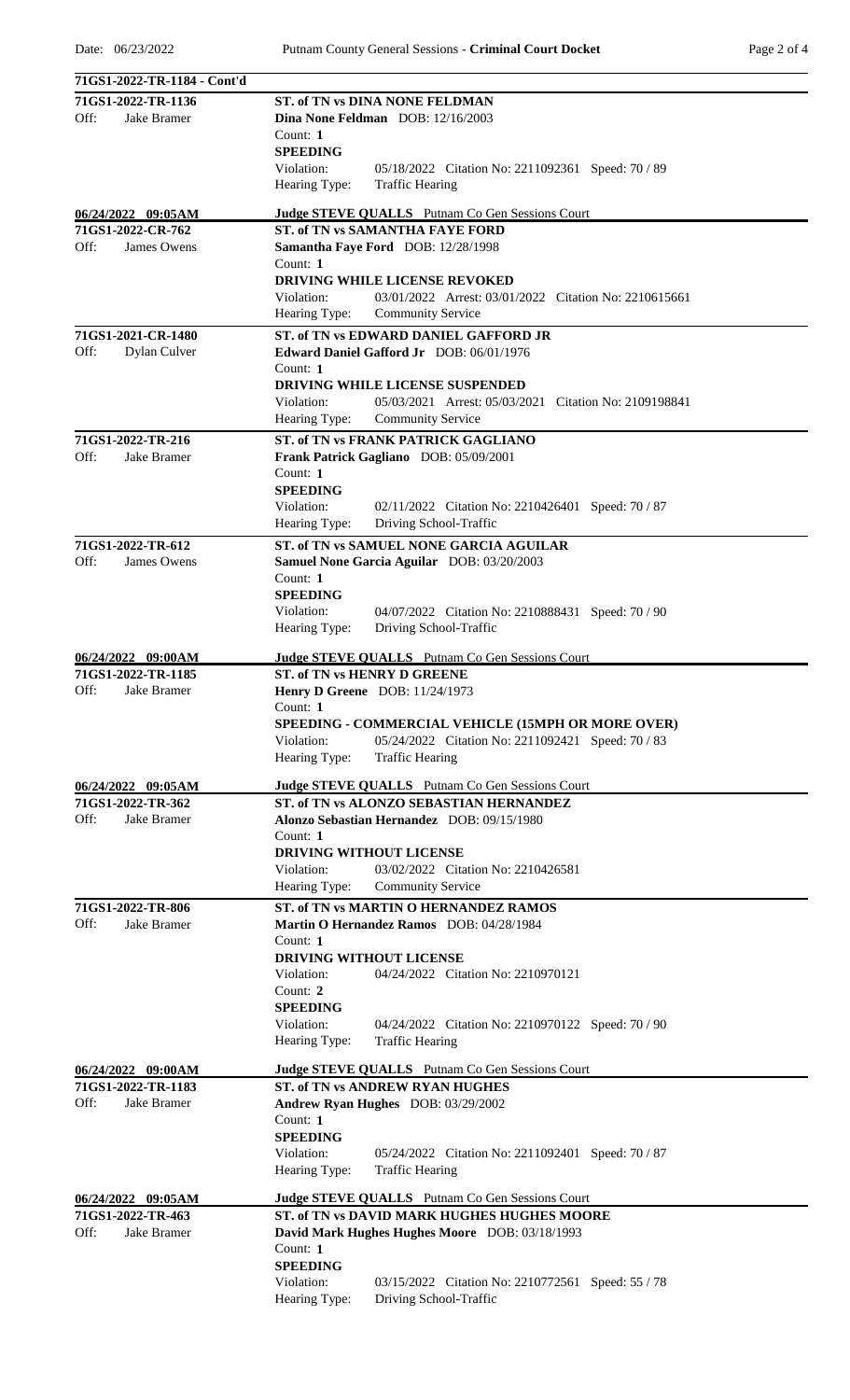| 71GS1-2022-TR-463 - Cont'd                 |                                                                                                                        |                          |  |  |
|--------------------------------------------|------------------------------------------------------------------------------------------------------------------------|--------------------------|--|--|
| 71GS1-2021-CR-2268                         | <b>ST. of TN vs JESSIE WARREN JENKINS</b>                                                                              |                          |  |  |
| Off:<br><b>Brandon Jackson</b>             | Jessie Warren Jenkins DOB: 10/31/1966                                                                                  |                          |  |  |
|                                            | Count: 1                                                                                                               |                          |  |  |
|                                            | DRIVING WHILE LICENSE SUSPENDED                                                                                        |                          |  |  |
|                                            | 07/06/2021 Arrest: 07/06/2021 Citation No: 859008D<br>Violation:<br>Count: 2                                           |                          |  |  |
|                                            | FINANCIAL RESPONSIBILITY LAW                                                                                           |                          |  |  |
|                                            | 07/06/2021 Arrest: 07/06/2021 Citation No: 859008T<br>Violation:                                                       |                          |  |  |
|                                            | Hearing Type:<br><b>Case Continued</b>                                                                                 |                          |  |  |
| 71GS1-2022-CR-811                          | ST. of TN vs CHRISTIAN JAY JOHNSON                                                                                     |                          |  |  |
| Off:<br>Jason Cobble                       | Christian Jay Johnson DOB: 04/19/1997                                                                                  |                          |  |  |
|                                            | Count: 1                                                                                                               |                          |  |  |
|                                            | <b>DUI: FIRST OFFENSE</b>                                                                                              |                          |  |  |
|                                            | Violation:<br>03/19/2022 Arrest: 03/19/2022                                                                            |                          |  |  |
|                                            | Count: 2                                                                                                               |                          |  |  |
|                                            | POSSESSION OF HANDGUN WHILE UNDER INFLUENCE                                                                            |                          |  |  |
|                                            | Violation:<br>03/19/2022 Arrest: 03/19/2022                                                                            |                          |  |  |
|                                            | Count: 3                                                                                                               |                          |  |  |
|                                            | PROHIBITED WEAPONS-SWITCHBLADE, KNUCKLES, OTHER<br>03/22/2022 Arrest: 03/22/2022 Citation No: 2210405631<br>Violation: |                          |  |  |
|                                            | Count: 4                                                                                                               |                          |  |  |
|                                            | <b>SIMPLE POSS/CASUAL EXCHANGE</b>                                                                                     |                          |  |  |
|                                            | 03/22/2022 Arrest: 03/22/2022 Citation No: 2210405652<br>Violation:                                                    |                          |  |  |
|                                            | Count: 5                                                                                                               |                          |  |  |
|                                            | POSS UNLAW DRUG PARAPHERNALIA USES & ACTIVITIES                                                                        |                          |  |  |
|                                            | 03/22/2022 Arrest: 03/22/2022 Citation No: 2210405643<br>Violation:                                                    |                          |  |  |
|                                            | Bond(s) $-$                                                                                                            |                          |  |  |
|                                            | <b>City Bonding</b><br>Surety<br><b>City Bonding</b><br>Surety                                                         | \$1,200.00<br>\$1,200.00 |  |  |
|                                            | Case Continued - with Attorney<br>Hearing Type:                                                                        |                          |  |  |
| 71GS1-2022-CR-583                          | ST. of TN vs KEVIN DALE KIMBROUGH                                                                                      |                          |  |  |
| Off:<br>Jason Cobble                       | Kevin Dale Kimbrough DOB: 11/16/1985                                                                                   |                          |  |  |
|                                            | Count: 1                                                                                                               |                          |  |  |
|                                            | <b>DRIVING WHILE LICENSE REVOKED</b>                                                                                   |                          |  |  |
|                                            | Violation:<br>02/10/2022 Arrest: 02/10/2022 Citation No: 003025H                                                       |                          |  |  |
|                                            | Hearing Type:<br>Case Continued - With License                                                                         |                          |  |  |
| 06/24/2022 09:00AM                         | Judge STEVE QUALLS Putnam Co Gen Sessions Court                                                                        |                          |  |  |
| 71GS1-2022-TR-1037                         | <b>ST. of TN vs ROBERT EUGENE KOGER</b>                                                                                |                          |  |  |
| Off:<br>Jake Bramer                        | Robert Eugene Koger DOB: 07/22/1979                                                                                    |                          |  |  |
|                                            | Count: 1                                                                                                               |                          |  |  |
|                                            | <b>REGISTRATION EXPIRED</b>                                                                                            |                          |  |  |
|                                            | 05/12/2022 Citation No: 2211092311<br>Violation:                                                                       |                          |  |  |
|                                            | <b>Traffic Hearing</b><br>Hearing Type:                                                                                |                          |  |  |
| 06/24/2022 09:05AM                         | Judge STEVE QUALLS Putnam Co Gen Sessions Court                                                                        |                          |  |  |
| 71GS1-2022-TR-469                          | ST. of TN vs ERIK MARIANO MARTINEZ LOPEZ                                                                               |                          |  |  |
| Off:<br>James Owens                        | Erik Mariano Martinez Lopez DOB: 12/27/2003                                                                            |                          |  |  |
|                                            | Count: 2                                                                                                               |                          |  |  |
|                                            | <b>DRIVING WITHOUT LICENSE</b><br>03/13/2022 Citation No: 860971D<br>Violation:                                        |                          |  |  |
|                                            | Hearing Type:<br>Case Continued - Post Cash Bond                                                                       |                          |  |  |
| 71GS1-2021-CR-2557                         | ST. of TN vs RYAN K. MARTIN                                                                                            |                          |  |  |
| Off:<br><b>Brandon Jackson</b>             | Ryan K. Martin DOB: 04/05/1974                                                                                         |                          |  |  |
|                                            | Count: 1                                                                                                               |                          |  |  |
|                                            | DRIVING WHILE LICENSE REVOKED                                                                                          |                          |  |  |
|                                            | Violation:<br>07/25/2021 Citation No: 859025D                                                                          |                          |  |  |
|                                            | Count: $2$                                                                                                             |                          |  |  |
|                                            | <b>SEAT BELT - 18 AND OLDER</b>                                                                                        |                          |  |  |
|                                            | 07/25/2021 Citation No: 859025G<br>Violation:<br>Count: 3                                                              |                          |  |  |
|                                            | FINANCIAL RESPONSIBILITY LAW                                                                                           |                          |  |  |
|                                            | Violation:<br>07/25/2021 Citation No: 859025T                                                                          |                          |  |  |
|                                            | Case Continued - With License<br>Hearing Type:                                                                         |                          |  |  |
|                                            |                                                                                                                        |                          |  |  |
| $06/24/2022$ 09:00AM<br>71GS1-2022-TR-1126 | Judge STEVE QUALLS Putnam Co Gen Sessions Court<br>ST. of TN vs BOBBY LEANGLO MCGEE                                    |                          |  |  |
| Off:<br>Jake Bramer                        | Bobby Leanglo Mcgee DOB: 02/26/1977                                                                                    |                          |  |  |
|                                            | Count: 1                                                                                                               |                          |  |  |
|                                            | <b>SPEEDING</b>                                                                                                        |                          |  |  |
|                                            | Violation:<br>05/17/2022 Citation No: 2211092341 Speed: 55 / 78                                                        |                          |  |  |
|                                            | <b>Traffic Hearing</b><br>Hearing Type:                                                                                |                          |  |  |
| 06/24/2022 09:05AM                         | <b>Judge STEVE QUALLS</b> Putnam Co Gen Sessions Court                                                                 |                          |  |  |
| 71GS1-2022-TR-811                          | ST. of TN vs MIRIAN YOLANY MIRANDA CONTRERAS                                                                           |                          |  |  |
|                                            |                                                                                                                        |                          |  |  |